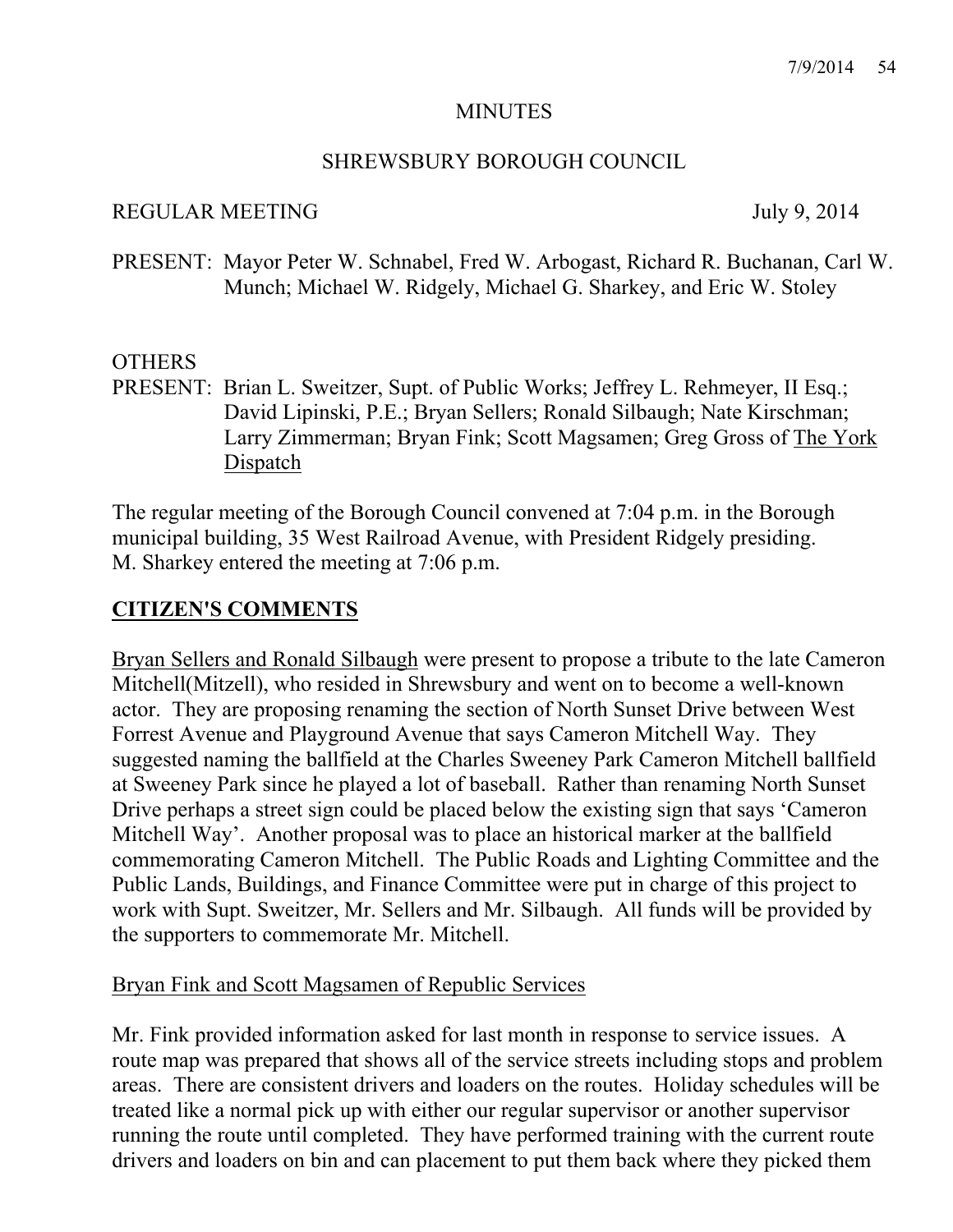up. If a fill-in driver or loader is on the route, the supervisor will review procedures before running the route. The supervisor will check in with the Borough office on each collection day. Each supervisor is available by phone and e-mail to address any issues or concerns. A supervisor will also be in the Borough during collection days. The driver and loader that were speaking to each other loudly on the route using foul language were advised they can't speak loudly enough for others to hear.

# **APPROVAL OF MINUTES**

The minutes of the June 11 meeting were approved by mutual consent by those who were at that meeting.

# **APPROVAL OF EXPENDITURES AND REPORT OF ACCOUNTS**

The expenditures and report of accounts for June will be presented next month.

# **BILL LIST**

The bill list for June was presented: General account: check numbers 12284 thru 12334; Water account: check numbers 5189 thru 5207; Sewer account: check numbers 4825 thru 4836; Highway Aid account: none.

F. Arbogast moved to approve the bill list for June, 2014.

E. Stoley seconded. The motion carried with all in favor.

## **APPROVAL OF PAYROLL REGISTER**

F. Arbogast moved to approve the June 9 and 23 payroll registers. M. Sharkey seconded. The motion carried with all in favor.

# **SUBDIVISION & LAND DEVELOPMENT**

## 95 East Forrest Avenue Preliminary/Final Land Development Plan

The developer has asked for another time extension until January 15, 2015, in order to obtain a highway occupancy permit.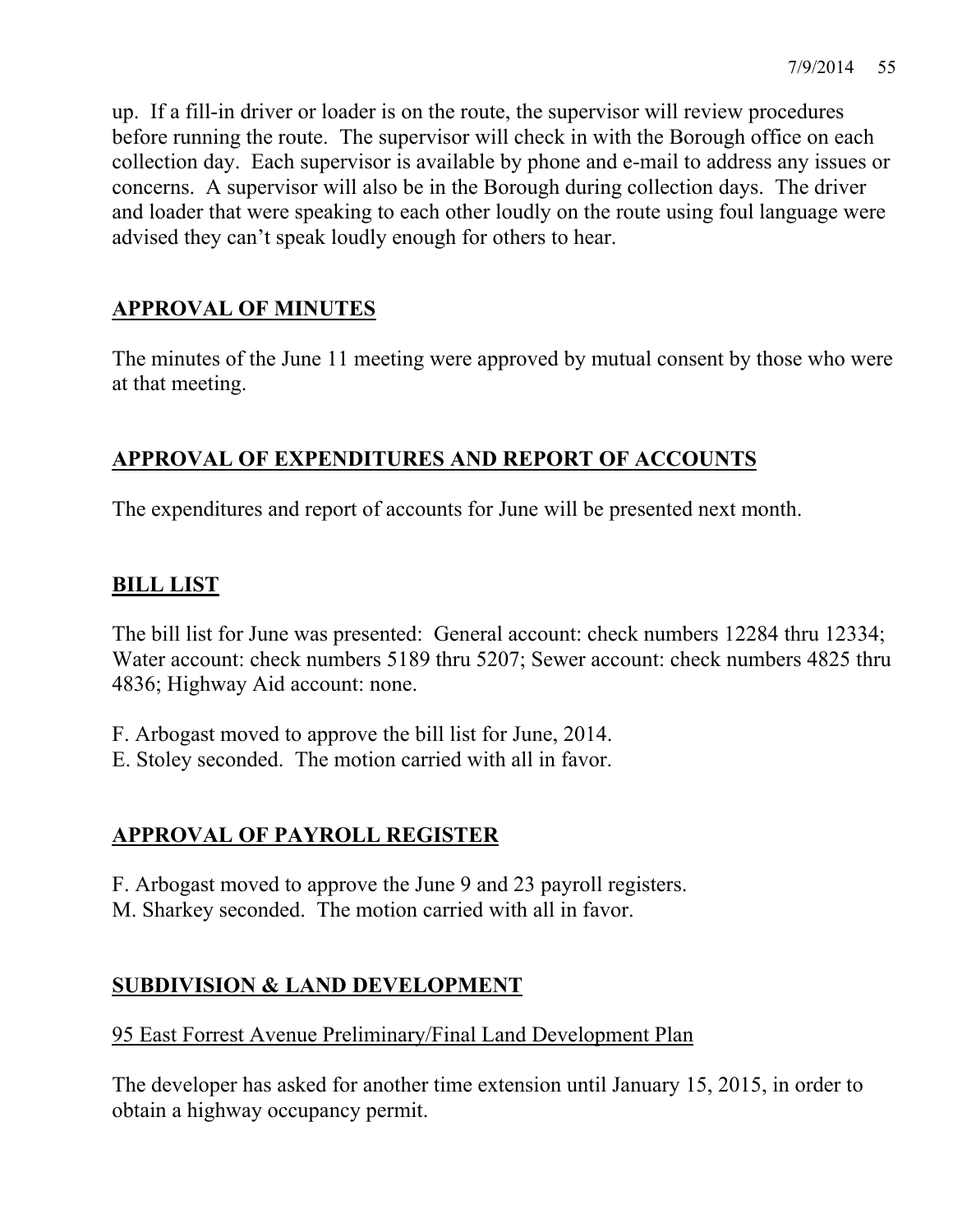E. Stoley moved to approve the time extension request for the land development plan until January 15, 2015. R. Buchanan seconded. The motion carried with all in favor.

## **Codes Enforcement** –

A letter was sent regarding the trailer parked along the street at 219 Cardinal Drive. It was mentioned that PennMar Recycling on Onion Boulevard is using a pad as a storage yard. A letter should be sent and fines charged if not corrected. It was noted that tractor trailers are tearing up Onion Boulevard and that perhaps a weight restriction should be put in place that would require a traffic study or a letter could be sent asking for a donation toward repaving of the street using a heavier course.

## **Southern Regional Police Department** – Richard R. Buchanan

There is no police report for June as the Commission did not meet on July 2 due to the carnival in New Freedom. The carnival was uneventful; Stewartstown's carnival is next week.

## **Water & Sewer** – Richard R. Buchanan

## PA WARN (Water/Wastewater Agency Response Network)

Buck and Supt. Sweitzer learned of this organization at the SRBC meeting last week. It's a mutual aid organization with other municipal public works utilities in the State. The cost to belong is around \$13.00 a year.

R. Buchanan moved that the Borough join PA WARN on an annual-renewal basis. M. Sharkey and E. Stoley seconded. The motion carried with all in favor.

## Wellhead Protection Committee Meeting

The Committee was going to meet on July 23 to discuss the PennDOT pipe replacement in a wellhead protection zone at I-83 and also Geologist Mike Napolitan would be present to discuss the Smith and Blouse 72-hour pump tests and give his opinions on water availability and perhaps the AutoZone, 95 East Forrest Avenue re-application but we don't have the documents from PennDOT and AutoZone, so the Committee may meet on August 27.

## MS-4 Areas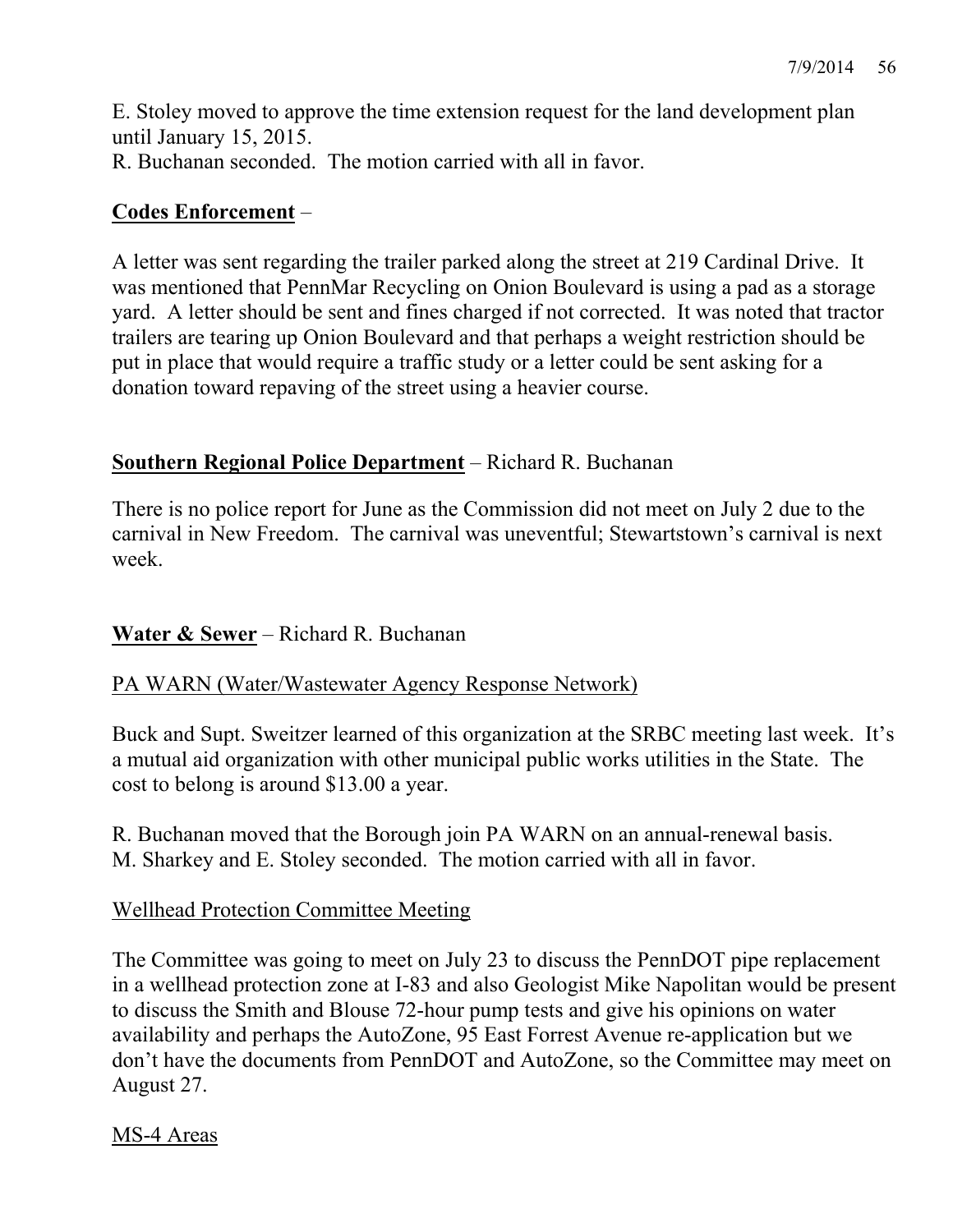This pertains to stormwater runoff and the requirement of the EPA to reduce pollutants. Shrewsbury Borough is considered to be in an urbanized cluster with Glen Rock and New Freedom but it's unknown at this point what an urbanized cluster means or what may be required. There is a five year water discharge permit that may be part of the requirement. The Borough did adopt an updated stormwater ordinance last year.

## **Public Roads & Lighting** – Michael G. Sharkey

## Road Projects

Price estimates of the roads that need paving: Woodland Drive (old section to end) \$169,555.00; Oaklyn Circle \$14,355.00; Gatewood Drive \$15,300.00; and Spring Creek Drive \$20,962.00. No cost for base repair is included.

## **Public Lands, Buildings and Finance** – Fred W. Arbogast

## 2013 Audit

The draft audit report has been received and the Committee met with the auditor on July 2 at 7:00 p.m. The final audit report will be approved at the August meeting.

## 1992 F700 Dump Truck

No bids were received as a result of the advertisement for bids. A second advertisement would be required. It was decided to see if the truck will pass inspection in August and possibly keep the truck. New employee, Mark Ayres, has welding training and can weld the truck bed. One of the cylinders leaked but the Public Works Department made the repair.

## Play Equipment Replacement

Allison Rogers and Emily Gloeckner will be at the next meeting to report that Home Depot will help donate toward the project and the costs came in below the \$10,000.00 that council approved last month. The play equipment will be purchased this year but maybe not put up until the spring.

## Benches at the Square

M. Sharkey reported that Boy Scout Troop 205 refinished the four benches at the square for the Merchant's Association.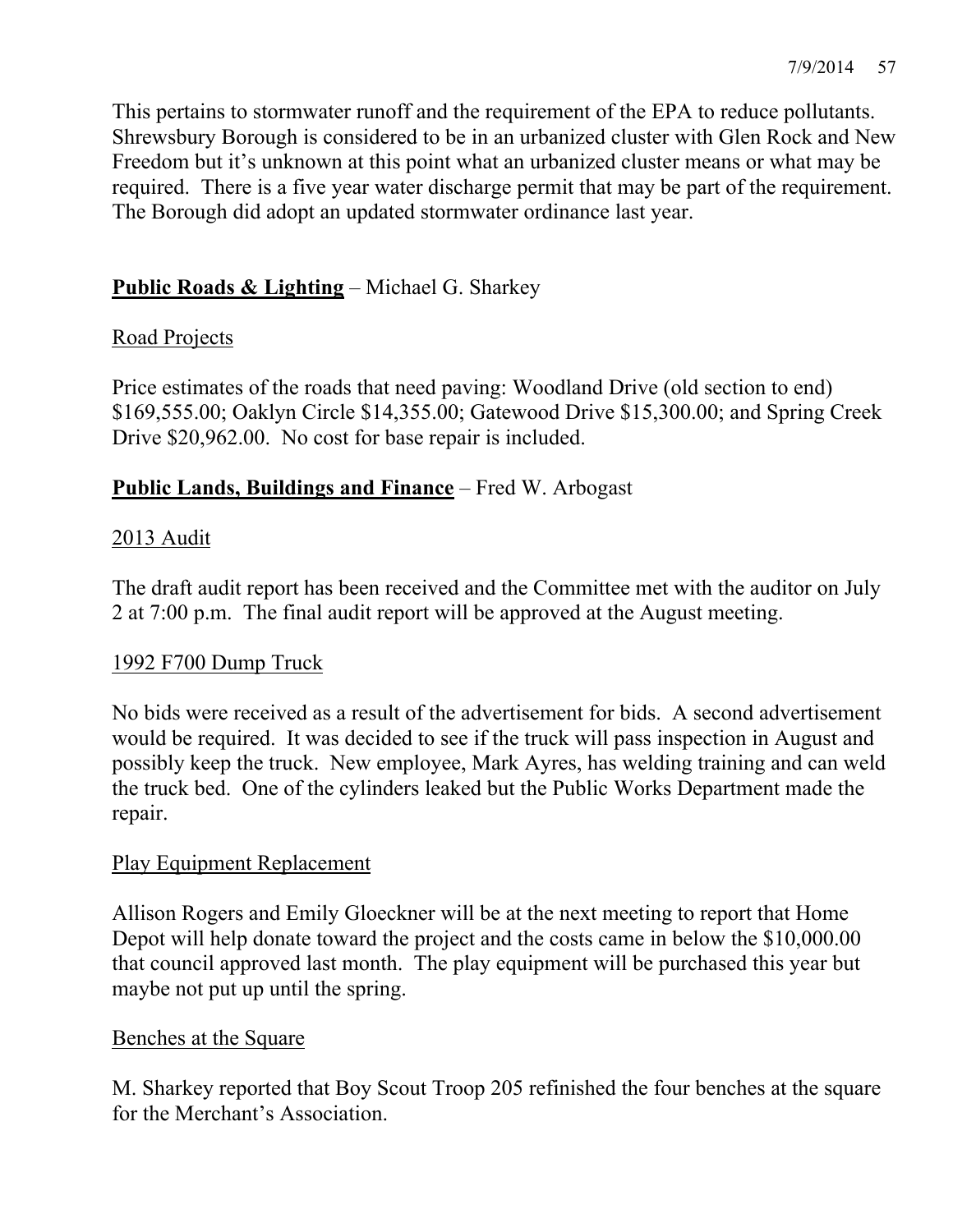## **ENGINEER'S REPORT**

### Tolna Junction Sewer Replacement

The Municipal Authority also voted to award the contract to DeTraglia Excavating. Eng. Lipinski is awaiting the bond and insurance certificate prior to the issuance of the notice to proceed.

#### Southern Farms Sanitary Sewer Lining

The Municipal Authority also voted to award the contract to Video Pipe Services. Eng. Lipinski is awaiting the bond and insurance certificate prior to the issuance of the notice to proceed.

#### 95 East Forrest Avenue/AutoZone

TRG is preparing to resubmit the PennDOT highway occupancy permit application. There was a proposal for a two lot driveway and it is unknown what the two uses would be. There should not be a right-turn only exit as the exit created on Mount Airy Road across from Cardinal Drive does not work.

#### 21 South Hill Street

The EDUs have not been paid for as yet and the DEP approval of the planning module has not been received.

#### Hill Street Water Line Replacement

Eng. Lipinski provided a cost estimate to replace the four inch transite water main with six inch plastic including water services that are the Borough's responsibility, along with the paving. The total cost estimate is \$140,000.00. The road cuts will be restored.

#### Heathcote Glen II, Phase III

The DEP planning module has not been approved. Phil needs to show proof of Township EDUs.

#### Johnson Controls

The DEP planning module has not been received for the 23 EDUs. Eng. Lipinski reviewed the TRG meeting summary letter. There are several projects happening in the Exit 4 area. Johnson Controls will be receiving \$1,000,000.00 for local road improvements; PennDOT will be improving Route 851 to accommodate Johnson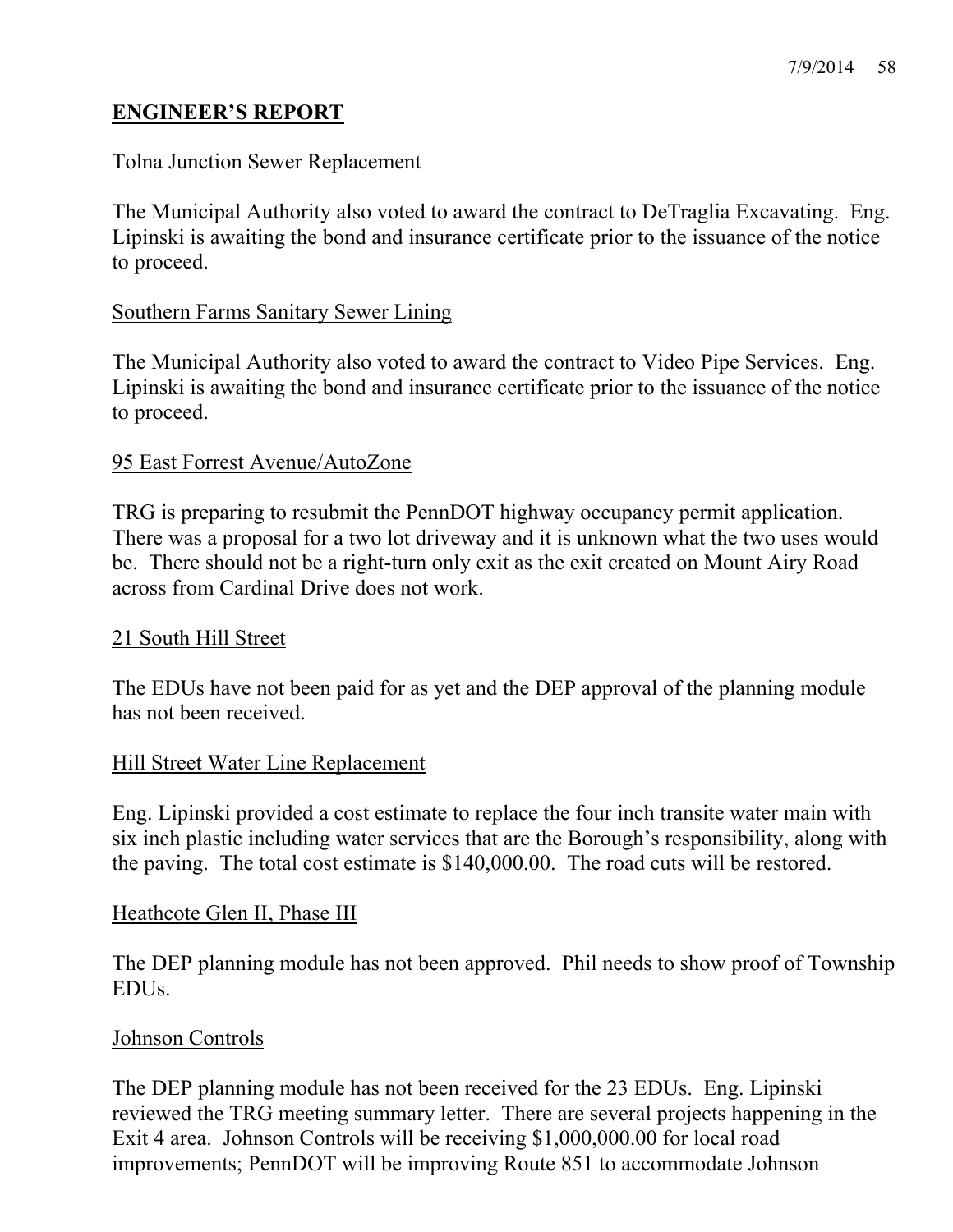Controls; PennDOT is proposing the diverging diamond at Exit 4 and now it has been discovered there may not be enough room for the diverging diamond and there are structural deficiencies of the I-83 overpass, decking problem.

# **SOLICITOR'S REPORT**

## Heathcote Glen I Street Adoption

M. Sharkey moved to adopt Ordinance 2014-2 adopting Ascot Drive, Bedford Court, and Cardiff Road.

E. Stoley seconded. Roll call vote:

| Arbogast | yes, in favor |
|----------|---------------|
| Buchanan | yes, in favor |
| Munch    | yes, in favor |
| Sharkey  | yes, in favor |
| Stoley   | yes, in favor |
| Ridgely  | yes, in favor |

The deadline to adopt to be eligible for liquid fuels funds is September 30.

## Heathcote Glen II, Phase III

Sol. Rehmeyer will need to review the homeowner's association documents for the supply of municipal water to those lots in the Township.

## Water Meter Agreement

Sol. Rehmeyer followed up with J.T. Hand of The York Water Company seeking comments to the Agreement for Provision of Meter Readings.

## Easement Agreement Shrewsbury Self-Storage

A draft Agreement was presented for review last month and the Engineer is preparing the exhibit to the agreement.

## Snow Removal Ordinance

There was further discussion over the clearing of hydrants. Sol. Rehmeyer will add to B (3) that if the owner is "physically" unable to remove the snow and cannot obtain assistance, the owner shall notify the Borough office to allow it to facilitate assistance to the owner "for good cause shown".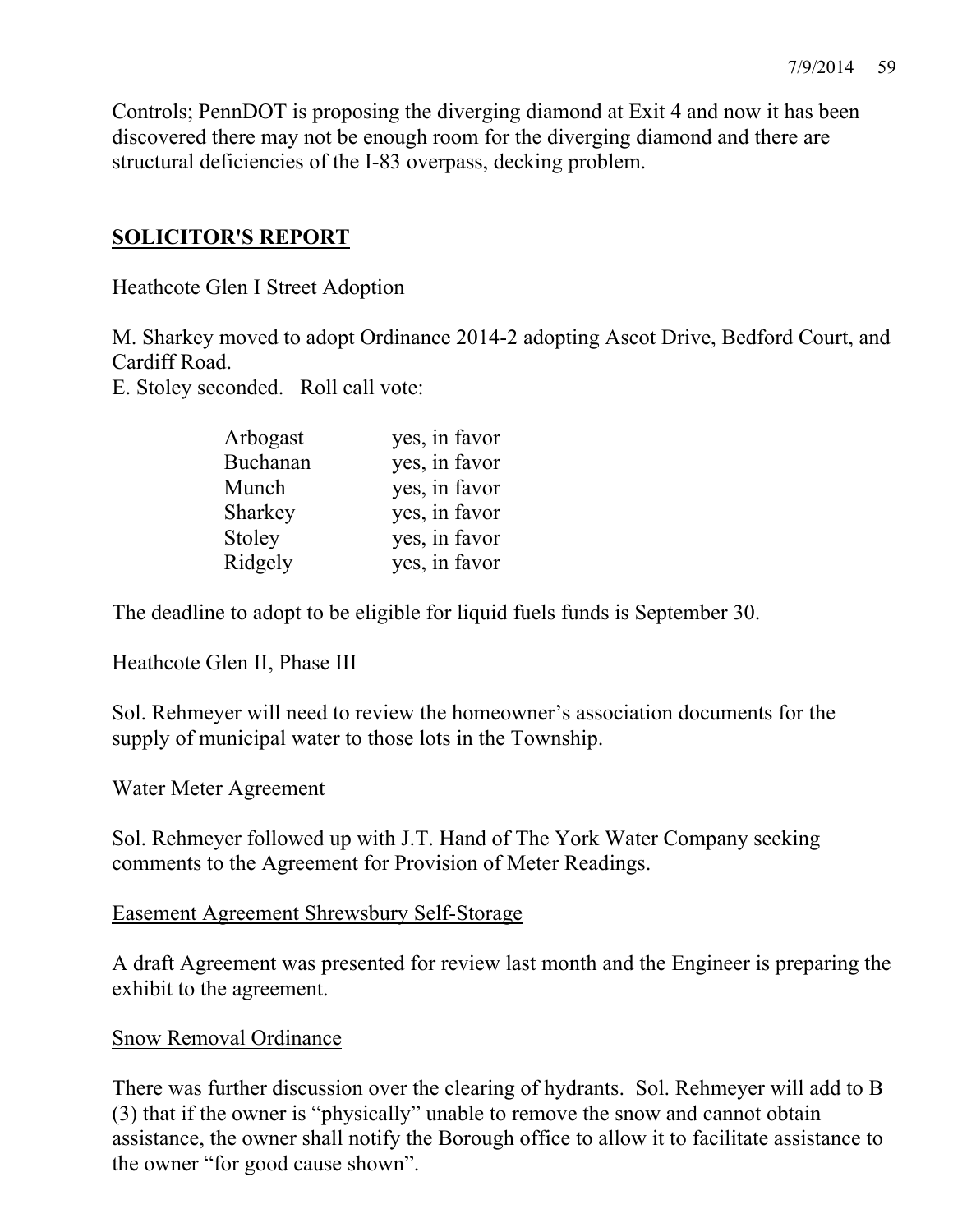## **Executive Session**

An executive session was called at 8:56 p.m. to discuss a legal issue. The meeting was reconvened at 9:04 p.m.

## **Public Safety, Welfare and Personnel** – Fred W. Arbogast

New employee, Mark Ayres, is performing satisfactorily.

## Use of Radar

Nate reported that he, Mayor Schnabel and Stewartstown Mayor Bonner Smith attended the June 17 hearing in Harrisburg on the use of radar by local police departments.

**Secretary's Report** – Cindy L. Bosley

## **York Adams Tax Bureau** – Michael G. Sharkey

The next meeting is July 28; Council receives the monthly reports.

## **Subdivision, Land Development and Zoning** – Eric W. Stoley

## Covington Ridge III

A preliminary subdivision plan was filed that had over 90 comments from staff review; the plan is incomplete.

## **Planning Commission/Regional Planning Commission** – Eric W. Stoley

## **UNFINISHED BUSINESS**

#### **NEW BUSINESS**

#### Issue Control Sheet

The sheet was updated accordingly.

#### Exit 4

Pres. Ridgely stated that at the last York County Borough's Association meeting that he was asked to speak about the proposed Exit 4 improvements by YAMPO representative